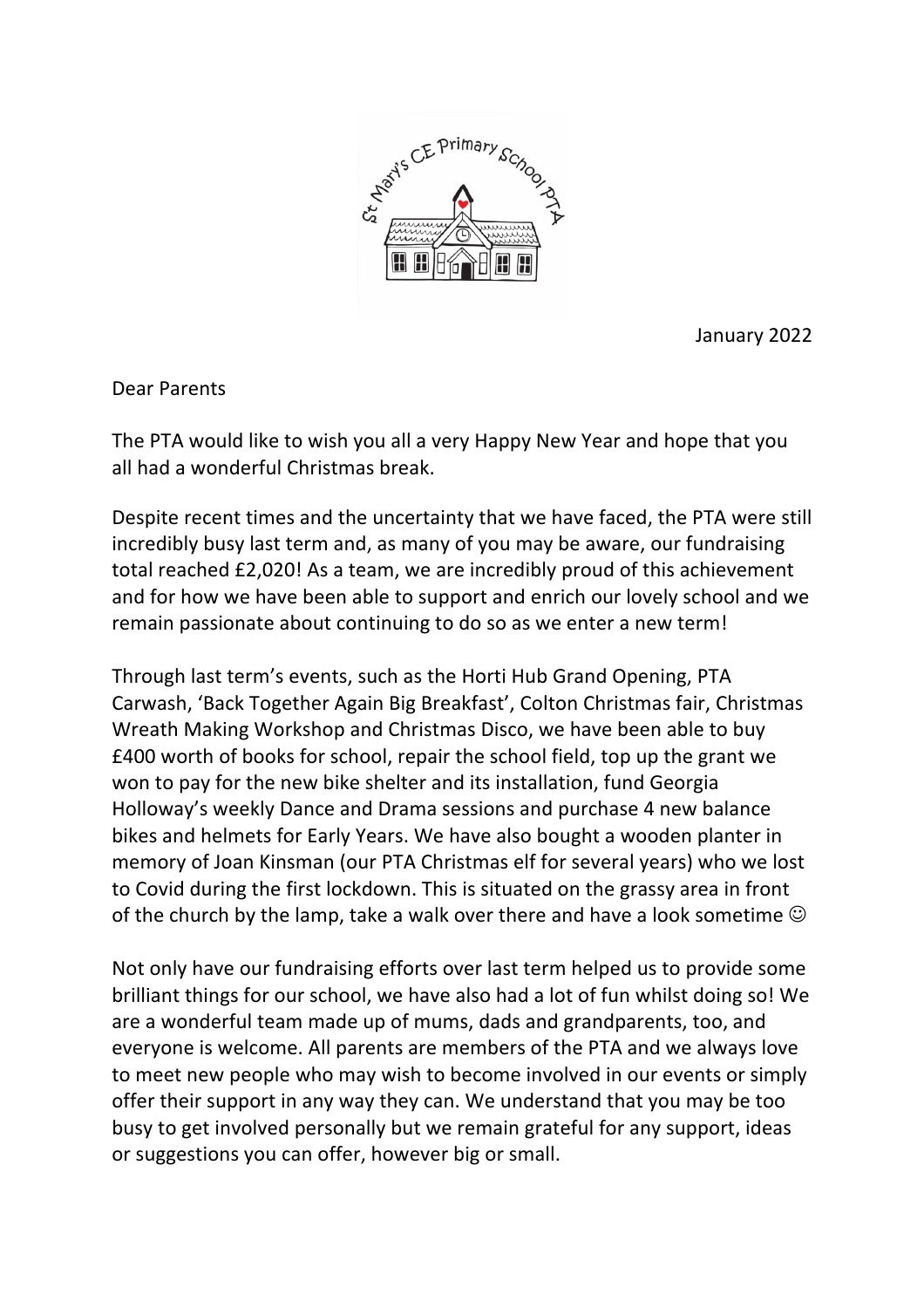St Mary's PTA is co-ordinated by Claire Clarke, Sarah Genner, Sheryl Hayes and Sarah Jones, however, we really do work as one fantastic team. We get a lot done this way!

We have a PTA meeting coming up this Friday, 28<sup>th</sup> January 2022, in school at 8.45am straight after drop off (you can join virtually if you prefer – the link is available on the school website and Schudio app). We are a very welcoming and inclusive bunch (none of this Parents To Avoid rubbish!) and can promise you a cuppa and possibly a biscuit or two! Come along if you can and say hello  $\odot$ As a result of these strange times we find ourselves in, school have requested a lateral flow test be carried out prior to coming into school and please also remember a mask…thank you.

We are holding a Valentine's Disco for the children on Friday  $11<sup>th</sup>$  February 2022 after school, letters will be sent out this week and more information can be found on the school website. Please get in touch if you have any questions.

Other events scheduled for this year include our infamous Easter Bingo, 'End of SATs Big Breakfast', not to mention our brilliant PTA Carwash and Sports Day BBQ.

There are other ways of supporting our PTA which may interest you, particularly if you are unable to help us in other ways.

Our 59 club is a great way for us to raise funds as well as giving you the chance to win £20 every single week! Simply set up a Standing Order for £1 every Monday and select an available number between 1 and 59. If your chosen number matches the bonus ball on Saturday night's National Lottery draw, you win £20! If you would like to set up your Standing Order today, please use the details below then email us at stmaryscoltonpta@gmail.com to choose your bonus ball number.

Acc name: St Mary's CE Primary School Acc no: 00298706 Sort code: 30-99-06 Ref: Your name & 59 Club

Another great way to support us is through Easyfundraising, the UK's biggest charity fundraising site. It's simple to use and it's free! Easyfundraising turns your everyday online shopping into free donations for our PTA, at no cost to you.